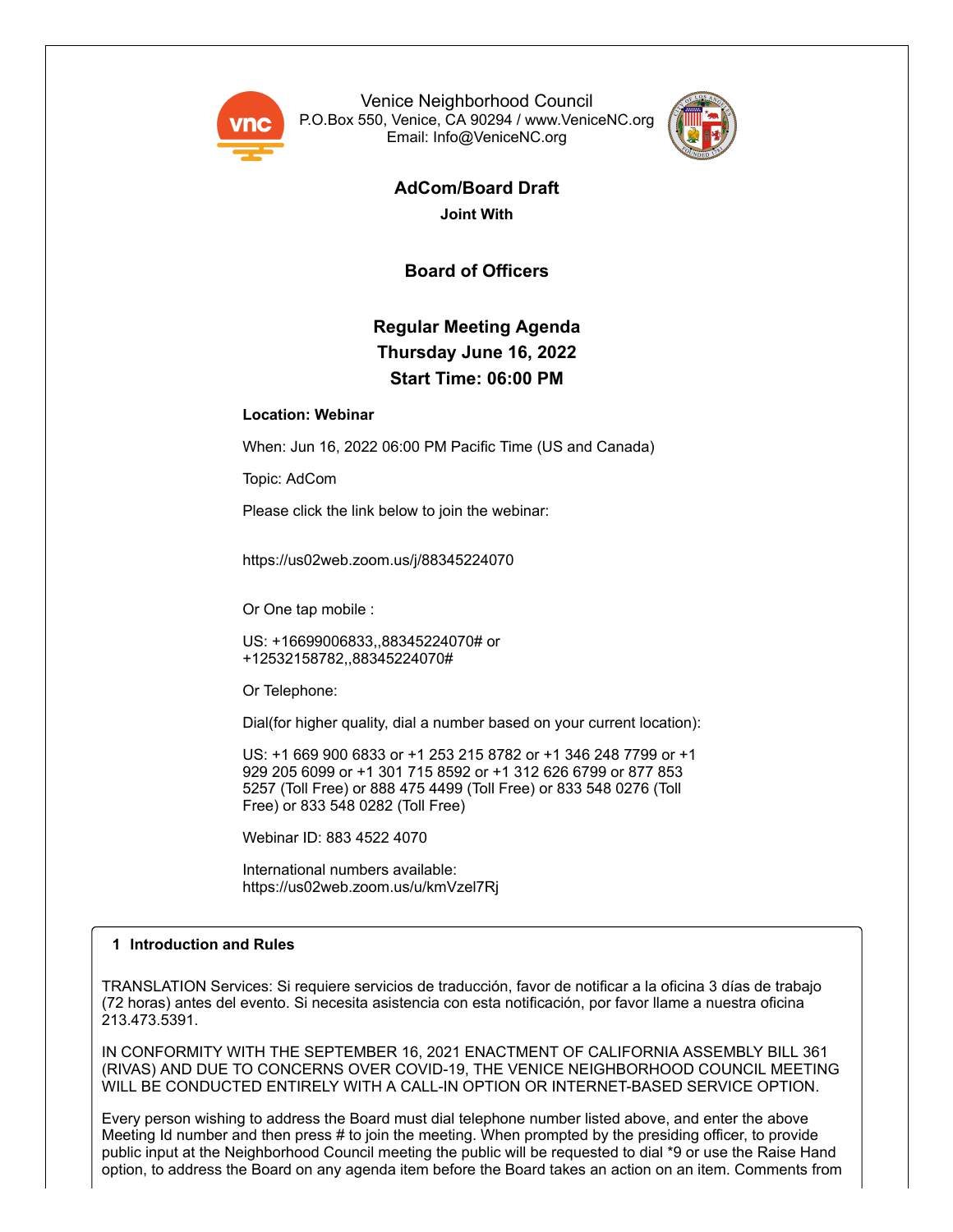the public on agenda items will be heard only when the respective item is being considered. Comments from the public on other matters not appearing on the agenda that are within the Board's jurisdiction will be heard during the General Public Comment period. Please note that under the Brown Act, the Board is prevented from acting on a matter that you bring to its attention during the General Public Comment period; however, the issue raised by a member of the public may become the subject of a future Board meeting. Public comment is limited to 30 seconds per speaker, unless adjusted by the presiding officer of the Board.

AB 361 Updates: Public comment cannot be required to be submitted in advance of the meeting, only real-time public comment is required. If there are any broadcasting interruptions that prevent the public from observing or hearing the meeting, the meeting must be recessed or adjourned. If members of the public are unable to provide public comment or be heard due to issues within the Neighborhood Council's control, the meeting must be recessed or adjourned. Version October 13, 2021 Any messaging or virtual background is in the control of the individual board member in their personal capacity and does not reflect any formal position of the Neighborhood Council or the City of Los Angeles.

As a covered entity under Title II of the Americans with Disabilities Act, the City of Los Angeles does not discriminate on the basis of disability and upon request will provide reasonable accommodation to ensure equal access to its programs, services, and activities. Sign language interpreters, assistive listening devices, or other auxiliary aids and/or services may be provided upon request. To ensure availability of services, please make your request at least 3 business days (72 hours) prior to the meeting by contacting the Department of Neighborhood Empowerment by calling (213) 978-1551 or email: NCsupport@lacity.org

Public Posting of Agendas - Neighborhood Council agendas are posted for public review as follows:

- 1. Beyond Baroque, 681 Venice Blvd., Venice, CA 90291
- 2. www.VeniceNC.com
- 3. You can also receive our agendas via email by subscribing to L.A. City's Early Notification System (ENS)

Notice to Paid Representatives - If you are compensated to monitor, attend, or speak at this meeting, City law may require you to register as a lobbyist and report your activity. See Los Angeles Municipal Code Section 48.01 et seq. More information is available at ethics.lacity.org/lobbying. For assistance, please contact the Ethics Commission at (213) 978-1960 or ethics.commission@lacity.org

Public Access of Records - In compliance with Government Code section 54957.5, non-exempt writings that are distributed to a majority or all of the board in advance of a meeting may be viewed at at our website: www.VeniceNC.org or at the scheduled meeting. In addition, if you would like a copy of any record related to an item on the agenda, please contact, Secretary@VeniceNC.org. Reconsideration and Grievance Process - For information on the NC's process for board action reconsideration, stakeholder grievance policy, or any other procedural matters related to this Council, please consult the NC Bylaws. The Bylaws are available at our Board meetings and our website www.VeniceNC.org

Virtual Board Meeting Rules.

- 1. Raise your hand (or when accessing by telephone, press \*9) if you have a public comment only WHEN we get to that specific item.
- 2. After you speak, please lower your hand.
- 3. All panelists (board members) and attendees (public) will be muted until the administrator unmutes you for comment.
- 4. Board members will get one chance to speak for a max of 2 minutes per item.
- 5. Public comment will be limited to one comment for 30 seconds per item.
- 6. Please do not raise your hand more then once per item.
- 7. Raise your hand at the start of the items you want to speak on. We will then close public comment and announce the last person to speak a few minutes after the start of the item.
- 8. No ceding your time to others will be allowed.
- 9. The meeting is being video and audio recorded.
- 10. The public will be able to listen and speak but their video will be disabled.

All presenters that have items to project are to send them to Secretary@VeniceNC.org and President@VeniceNC.org to have them shared with the meeting. Keep a copy of them on your desktop as a backup.

# **2 Call To Order**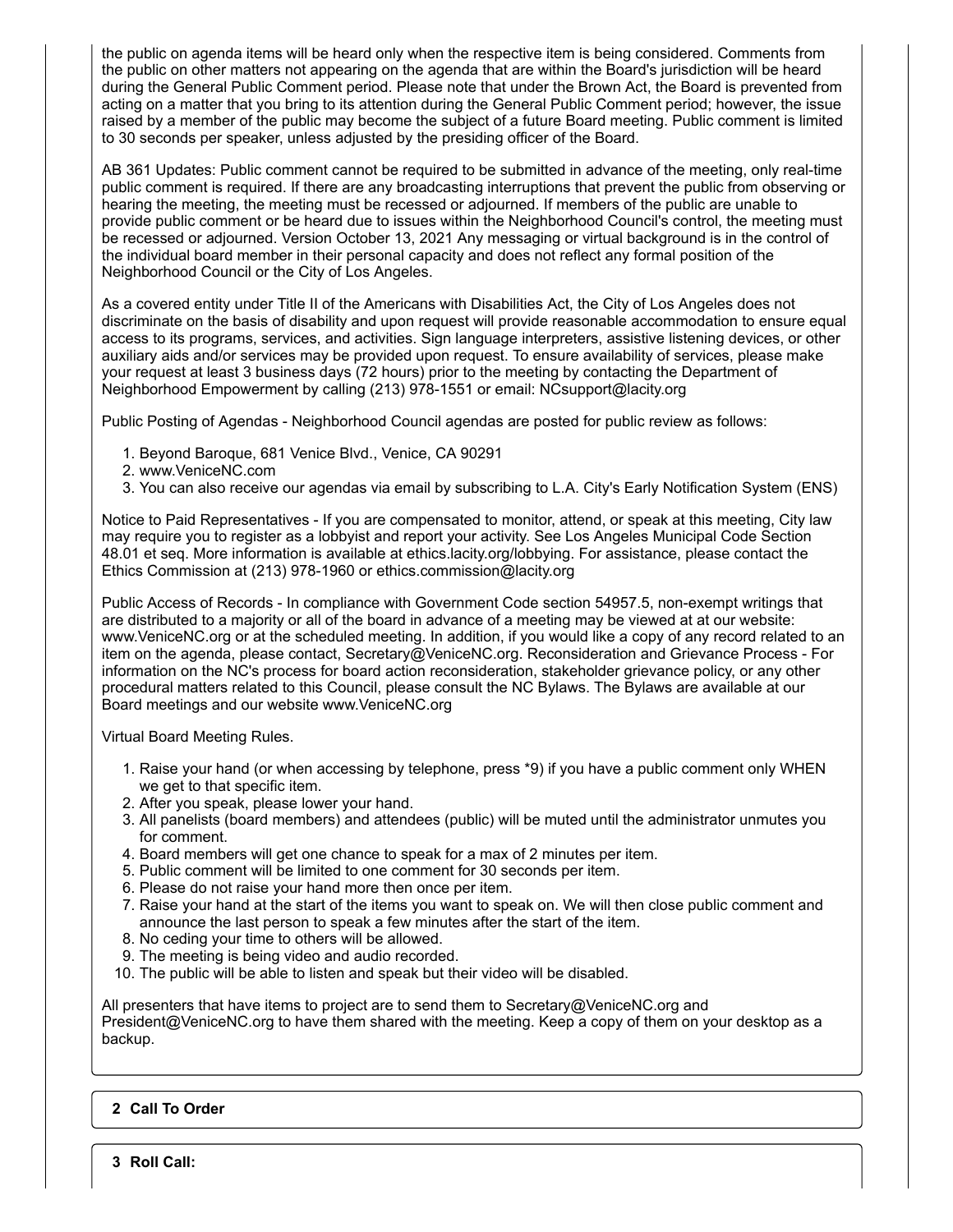| $\Box$ Jay Handal                                                         | □Nico Ruderman                                                                                                                                                                                                                                                                                                                                                  | □ Jason Sugars                                                                                              |       |
|---------------------------------------------------------------------------|-----------------------------------------------------------------------------------------------------------------------------------------------------------------------------------------------------------------------------------------------------------------------------------------------------------------------------------------------------------------|-------------------------------------------------------------------------------------------------------------|-------|
| □ Alley Bean                                                              | □ Mike Bravo                                                                                                                                                                                                                                                                                                                                                    |                                                                                                             |       |
|                                                                           | <b>Attendance: 0</b>                                                                                                                                                                                                                                                                                                                                            | Quorum: 4                                                                                                   |       |
|                                                                           | 4 Declaration of Ex Parte Communications or Conflicts-Of-Interest                                                                                                                                                                                                                                                                                               |                                                                                                             |       |
| on this meeting's agenda.                                                 | All Board members shall declare any ex parte communications or conflicts-of interest relating to items                                                                                                                                                                                                                                                          |                                                                                                             |       |
|                                                                           | 5 Scheduled Announcements and Presentations                                                                                                                                                                                                                                                                                                                     |                                                                                                             | 06:16 |
|                                                                           | 6 Public Safety - LAPD & LAFD Report                                                                                                                                                                                                                                                                                                                            |                                                                                                             | 06:17 |
|                                                                           | from the public must be submitted in writing to Secretary@VeniceNC.org no less than 72 hours prior<br>to Page 5 of 11 the meeting. The Chair at His / Her discretion shell present questions or a summary<br>thereof to the presenter. Questions from Members of the Body will be limited by time allotment for this<br>agenda item following public questions. | Questions to the presenter(s) will be limited to the time allotted to this item. Furthermore, all questions |       |
| <b>7 Government Reports</b>                                               |                                                                                                                                                                                                                                                                                                                                                                 |                                                                                                             | 06:33 |
| • City Councilmember Mike Bonin, Field Deputy, Isabella.Dennis@lacity.org |                                                                                                                                                                                                                                                                                                                                                                 |                                                                                                             |       |
| • Congressman Ted Lieu, Representative, Janet. Turner@mail.house.gov      |                                                                                                                                                                                                                                                                                                                                                                 |                                                                                                             |       |
|                                                                           | · State Senator Ben Allen, Representative, Liliana.Pond@sen.ca.gov                                                                                                                                                                                                                                                                                              |                                                                                                             |       |
| • State Assemblyperson Autumn Burke, Representative ? @asm.ca.gov         |                                                                                                                                                                                                                                                                                                                                                                 |                                                                                                             |       |
|                                                                           | • LA County Supervisor Sheila Kuehl, Deputy Zac Gaidzik zgaidzik@bos.lacounty.gov                                                                                                                                                                                                                                                                               |                                                                                                             |       |
|                                                                           | • Mayor Eric Garcetti, Deputy, Vishesh.Anand@lacity.org                                                                                                                                                                                                                                                                                                         |                                                                                                             |       |
|                                                                           | Empower LA, Advocate, Freddy.Cupen-Ames@lacity.org 213-978-1551                                                                                                                                                                                                                                                                                                 |                                                                                                             |       |
| $\bullet$                                                                 | Westside Regional Alliance of Councils (WRAC)-Jim Murez,                                                                                                                                                                                                                                                                                                        |                                                                                                             |       |
| $\bullet$                                                                 | Los Angeles Neighborhood Council Coalition (LANCC), Ivan Spiegel                                                                                                                                                                                                                                                                                                |                                                                                                             |       |
|                                                                           | <b>Budget Advocates - vacant</b>                                                                                                                                                                                                                                                                                                                                |                                                                                                             |       |
| 8 Committee Chair Reports                                                 |                                                                                                                                                                                                                                                                                                                                                                 |                                                                                                             | 06:44 |
| <b>Standing Committees:</b>                                               |                                                                                                                                                                                                                                                                                                                                                                 |                                                                                                             |       |
| • Budget & Finance                                                        |                                                                                                                                                                                                                                                                                                                                                                 |                                                                                                             |       |
| Land Use & Planning<br>٠                                                  |                                                                                                                                                                                                                                                                                                                                                                 |                                                                                                             |       |
| Neighborhood<br>٠                                                         |                                                                                                                                                                                                                                                                                                                                                                 |                                                                                                             |       |
| Ocean Front Walk<br>٠                                                     |                                                                                                                                                                                                                                                                                                                                                                 |                                                                                                             |       |
|                                                                           | Outreach & Event Planning                                                                                                                                                                                                                                                                                                                                       |                                                                                                             |       |
| <b>Rules &amp; Selections</b><br>$\bullet$                                |                                                                                                                                                                                                                                                                                                                                                                 |                                                                                                             |       |

 $\Box$ James Murez  $\Box$ Daffodil Tyminski  $\Box$ Melissa Diner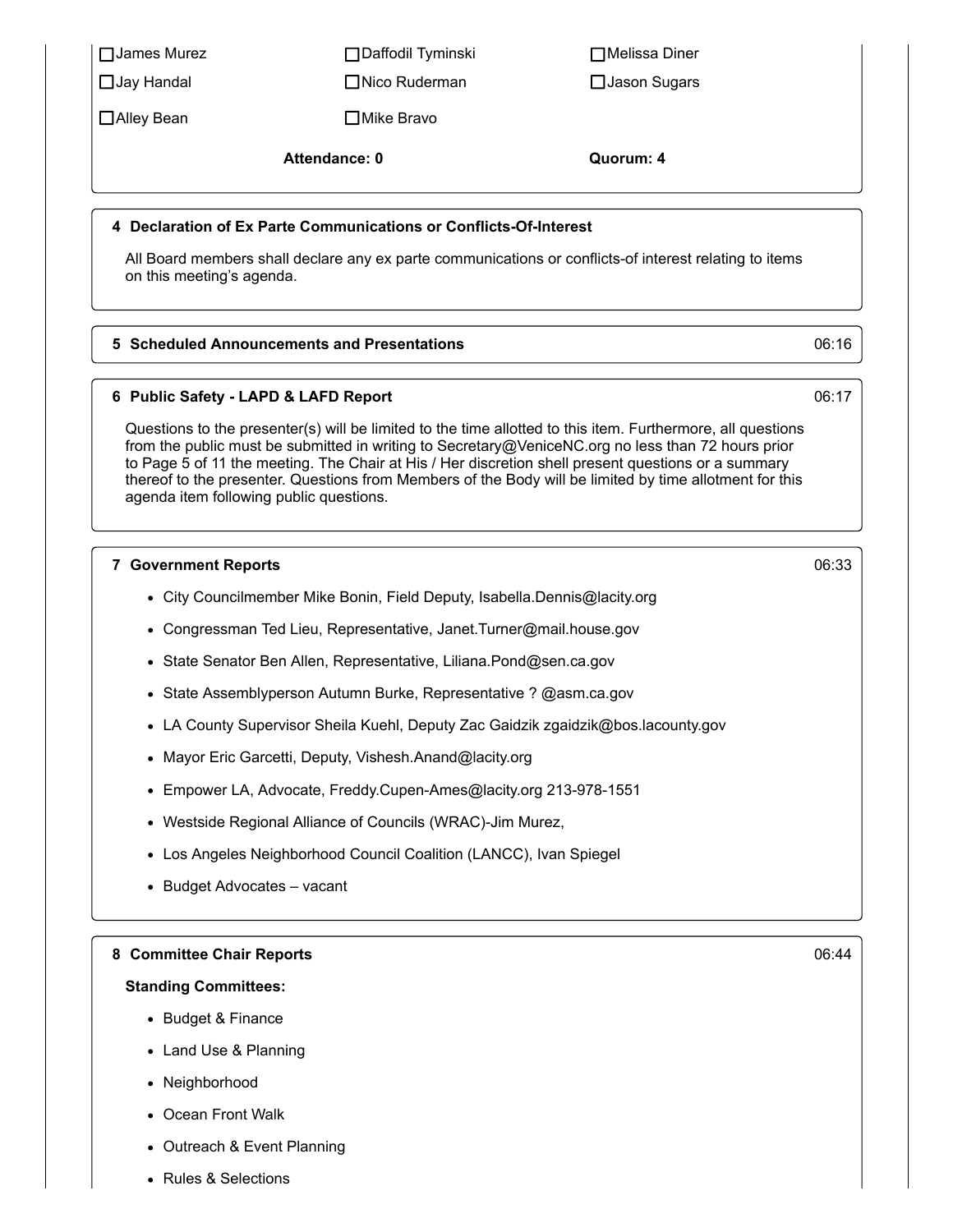Arts

## **Ad Hoc Committees:**

- Community Resiliency Committee
- Homelessness Committee
- Parking and Transportation Committee
- Venice Arbor Committee
- Discussion Forum Committee
- Social Justice & Equity
- Preserving Public Places

President Report

## **9 Approval of prior Board Minutes**

### **Description:**

Discussion and possible action, prior Minutes from meeting dated 5/2 thru 5/30/2022

**Attachments:** 5/2/22[:https://www.venicenc.org/assets/documents/5/meeting627086b09d1c0.pdf](https://www.venicenc.org/assets/documents/5/meeting627086b09d1c0.pdf) 5/17/22[:https://www.venicenc.org/assets/documents/5/meeting62847dbf4f399.pdf](https://www.venicenc.org/assets/documents/5/meeting62847dbf4f399.pdf) 5/23/22[:https://www.venicenc.org/assets/documents/5/meeting628c337835016.pdf](https://www.venicenc.org/assets/documents/5/meeting628c337835016.pdf) 5/30/22[:https://www.venicenc.org/assets/documents/5/meeting62951c5b33acc.pdf](https://www.venicenc.org/assets/documents/5/meeting62951c5b33acc.pdf)

### **MOTION:**

Board of Officers approves the Minutes dated 5/2 thru 5/30/2022 as presented.

**Maker: Second:**

**Voter Tally ( 0 ):** Yea:**0** / Nay:**0** / Abstain:**0** / Recuse:**0** / Ineligible:**0**

# **10 Announcements and Public Comment on items not on the Agenda**

Public comment is limited to 1 minute per speaker with a total comment time not to exceed 20 minutes, unless adjusted by the presiding officer of the Board. No comment on Items appearing on the Agenda. No Board member announcements permitted.

**NOTE**: The public is strongly advised to bring comments up in committees where time restrictions are more flexible and where recommendations from the public can become the bases of action items for Board consideration..

## **11 Treasurer Report**

# **12 Motion to approve our May Monthly Expenditure Report (MER)**

**Description:**

**Committee:** Budget & Finance Committee **On:** 2022-06-15 **Vote:** ( )

**MOTION:**

Board of Officers approves the May Monthly Expenditure Report as presented.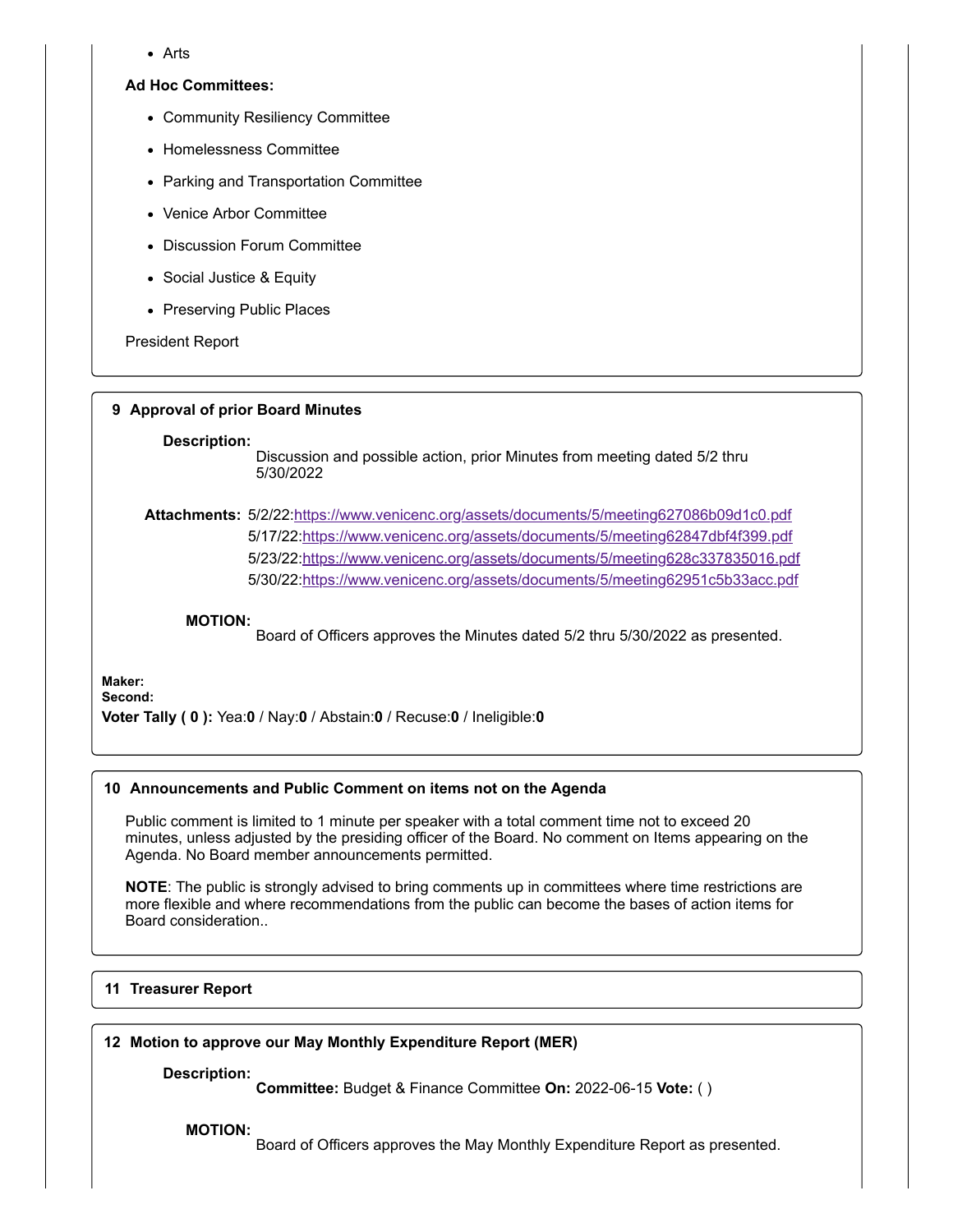# **13 Old Business**

# **14 General Consent Calendar - Items**

All agenda items on the Consent Calendar will pass when the Consent Calendar is approved. No discussion or Public Comment is allowed on any item. Items may be removed by any board member or stakeholder. Removed items will go to the end of the agenda and be treated as regular agenda items with discussion and public comment.

# **15 Land Use and Planning Committee Consent Calendar - Items**

All agenda items on the LUPC Consent Calendar will pass when the Consent Calendar is approved. No discussion or Public Comment is allowed on any item. Items may be removed by any board member or stakeholder. Removed items will go to the end of the agenda and be treated as regular agenda items with discussion and public comment.

# **16 431 E. 28th Ave**

**LUPC Member:**Michael Jensen

**LUPC Hearing:**4/28/2022

**LUPC Vote:**Yea (consent)

# **Case Number(s):**DIR-2021-2003-CDP-MEL; ADM-2021-2005-VSO-ADU

**Venice Subarea:**North Venice

**Description:**

COASTAL DEVELOPMENT PERMIT WITH MELLO ACT COMPLIANCE TO REMODEL/ADDITION TO AN EXISTING SINGLE FAMILY DWELLING (2,016 SF) AND CONSTRUCTION OF A NEW ATTACHED ACCESSORY DWELLING UNIT (ADU)

# **LUPC Report:**

**Attachments:** Planning Case:<https://planning.lacity.org/pdiscaseinfo/caseid/MjQ1MjM40>

**MOTION:**

LUPC recommends VNC transmit de minimus letter.

# **Maker:**

**Second:**

**Voter Tally ( 0 ):** Yea:**0** / Nay:**0** / Abstain:**0** / Recuse:**0** / Ineligible:**0**

| 5101 S Pacific                                                                                                               |
|------------------------------------------------------------------------------------------------------------------------------|
| Address: 5101 S. Pacific ave                                                                                                 |
| <b>LUPC Member:</b> Michael Jensen                                                                                           |
| LUPC Hearing: $4/28/2022$                                                                                                    |
| <b>LUPC Vote: Yea (consent)</b>                                                                                              |
| Case Number(s):ADM-2022-2059-VSO-ADU; DIR-2022-2057-CDP-MEL-HCA                                                              |
| Venice Subarea: Marina Peninsula                                                                                             |
| Description:<br>THE CONVERSION OF A PORTION OF AN EXISTING THREE-UNIT<br>APARTMENT BUILDING INTO AN ACCESSORY DWELLING UNIT. |
|                                                                                                                              |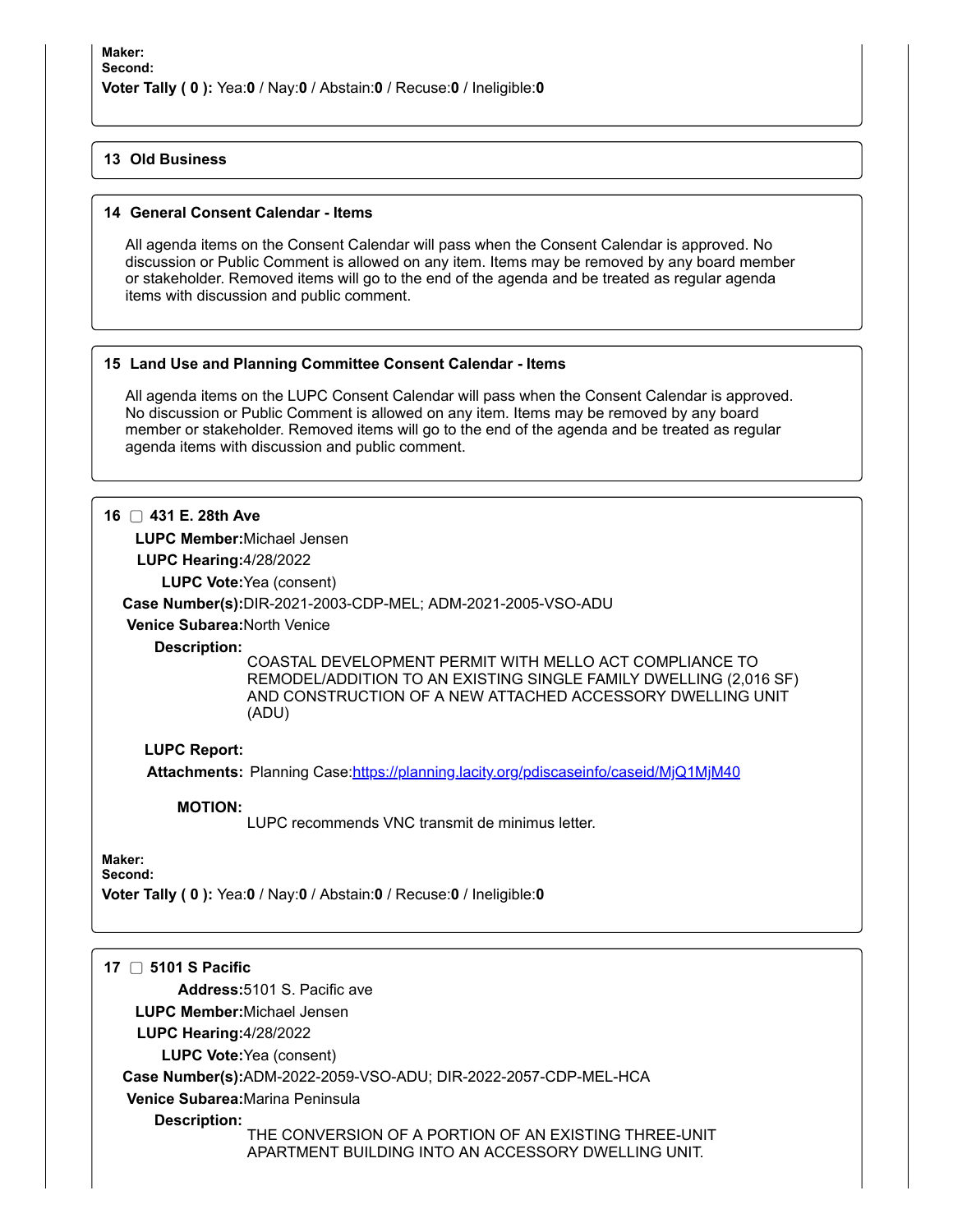| <b>LUPC Report:</b>                | Attachments: Planning Case:https://planning.lacity.org/pdiscaseinfo/caseid/MjU2MTU20                                                                   |
|------------------------------------|--------------------------------------------------------------------------------------------------------------------------------------------------------|
| <b>MOTION:</b>                     | LUPC recommends VNC transmit de minimus letter.                                                                                                        |
| Maker:<br>Second:                  | Voter Tally (0): Yea:0 / Nay:0 / Abstain:0 / Recuse:0 / Ineligible:0                                                                                   |
| 18 □ 2412 Frey                     |                                                                                                                                                        |
| <b>LUPC Member:</b> Barry Cassilly |                                                                                                                                                        |
| <b>LUPC Hearing: 4/28/2022</b>     |                                                                                                                                                        |
|                                    | <b>LUPC Vote: Yea (Consent)</b>                                                                                                                        |
|                                    | Case Number(s):DIR-2021-7388-CDP-MEL; ADM-2021-8144-VSO                                                                                                |
|                                    | Venice Subarea: Oakwood-Milwood-Southeast Venice                                                                                                       |
| <b>Description:</b>                | DEMOLITION OF AN (E) SFD AND GARAGE AND CONSTRUCTION OF NEW<br>2,821 SQ. FT. SINGLE FAMILY DWELLING WITH ATTACHED GARAGE.                              |
| <b>LUPC Report:</b>                | Attachments: Planning Case:https://planning.lacity.org/pdiscaseinfo/caseid/MjUxMTgz0                                                                   |
|                                    |                                                                                                                                                        |
| <b>MOTION:</b>                     | LUPC recommends VNC transmit de minimus letter.                                                                                                        |
| Maker:<br>Second:                  | Voter Tally (0): Yea:0 / Nay:0 / Abstain:0 / Recuse:0 / Ineligible:0                                                                                   |
| 19 □ 426 S Venice Blvd             |                                                                                                                                                        |
|                                    | Address: 426 S Venice Blvd                                                                                                                             |
| <b>LUPC Member:</b> Michael Jensen |                                                                                                                                                        |
| <b>LUPC Hearing: 5/26/2022</b>     |                                                                                                                                                        |
|                                    | <b>LUPC Vote: Yea (consent)</b>                                                                                                                        |
|                                    | Case Number(s):DIR-2022-1148-CDP-MEL; ADM-2022-1150-VSO-ADU                                                                                            |
| Venice Subarea: North Venice       |                                                                                                                                                        |
| <b>Description:</b>                | COASTAL DEVELOPMENT PERMIT AND MELLO ACT COMPLIANCE REVIEW<br>FOR CONVERSION OF EXISTING RECREATION ROOM TO ADU. NO CHANGE<br>IN HEIGHT OR FLOOR AREA. |
| <b>LUPC Report:</b>                |                                                                                                                                                        |
|                                    | Attachments: Planning Case:https://planning.lacity.org/pdiscaseinfo/caseid/MjU1MjE50                                                                   |
| <b>MOTION:</b>                     | LUPC recommends VNC transmit de minimus letter.                                                                                                        |
| Maker:<br>Second:                  | Voter Tally (0): Yea:0 / Nay:0 / Abstain:0 / Recuse:0 / Ineligible:0                                                                                   |
|                                    |                                                                                                                                                        |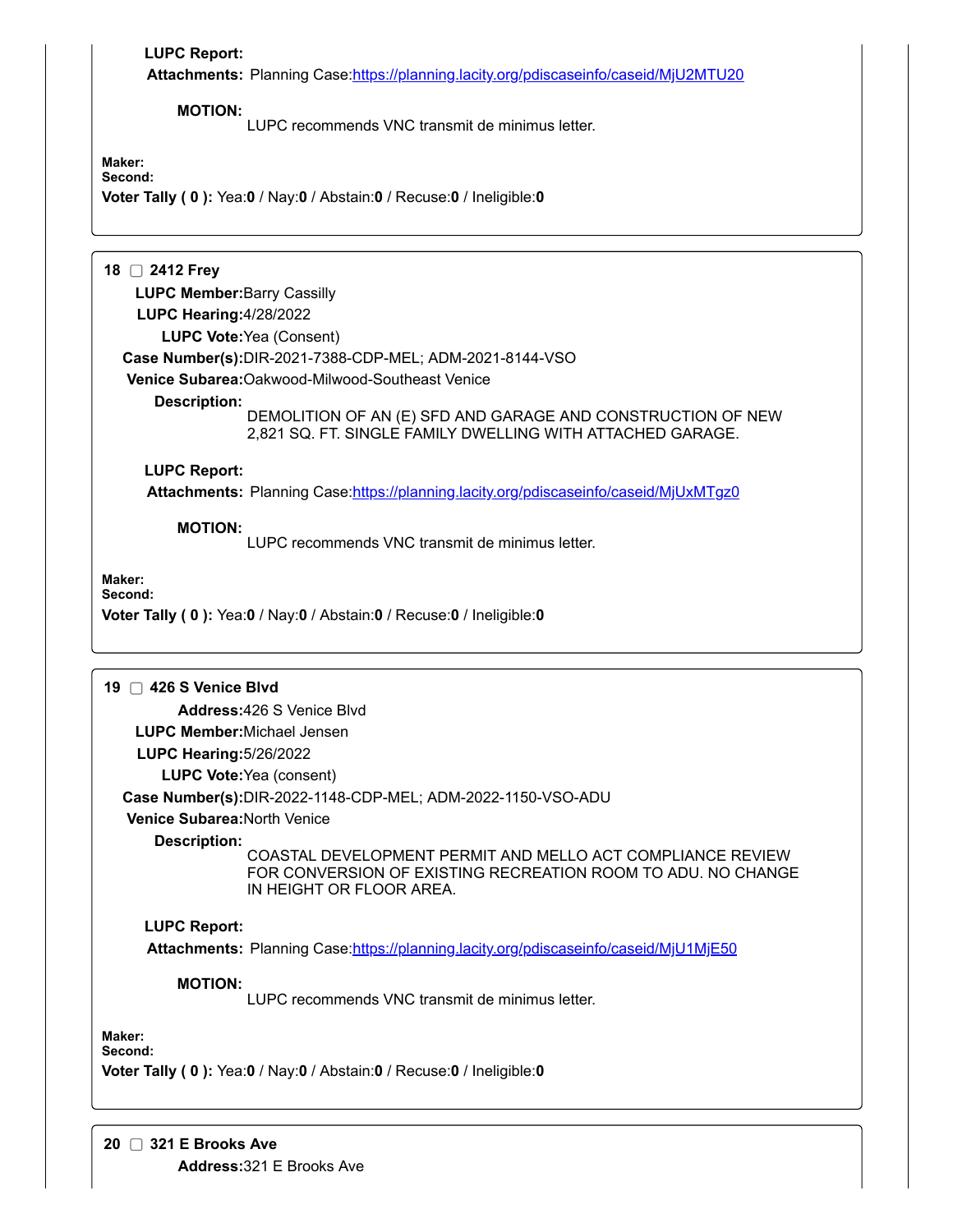**LUPC Member:**Mehrnoosh Mojallali **LUPC Hearing:**5/26/2022 **LUPC Vote:**Yea (6-0-0) **Case Number(s):**ZA-2022-1278-ZAA-CDP **Venice Subarea:**Oakwood-Milwood-Southeast Venice **Description:** REMODEL AND ADDITION TO AN EXISTING ONE-STORY DUPLEX INTO A TWO-STORY DUPLEX WITH A NEW ROOF DECK, POOL, AND SPA LOCATED WITHIN THE VENICE COASTAL ZONE SPECIFIC PLAN ZONED RD1.5-1. **LUPC Report:**https://www.venicenc.org/assets/documents/5/meeting62a79a13a67ae.pdf **Attachments:** Planning Case:<https://planning.lacity.org/pdiscaseinfo/caseid/MjU1MzUy0> **MOTION:** LUPC recommends approval of the project as presented and support Applicant's proposed findings relating to the ZAA to maintain existing sideyard setbacks

**Maker:**

**Second:**

**Voter Tally ( 0 ):** Yea:**0** / Nay:**0** / Abstain:**0** / Recuse:**0** / Ineligible:**0**

# **21 LUPC New Business**

# **22 Motion to Reconsider 709 Brooks**

**Address:**709 Brooks Ave

**LUPC Member:**Michael Jensen

**LUPC Hearing:**4/28/2022

**LUPC Vote:**Yea (6-0-0)

**Case Number(s):**DIR-2019-6455-CDP-MEL-1A

**Venice Subarea:**Oakwood-Milwood-Southeast Venice

**Description:**

Demolition of existing duplex, small lot subdivision, and construction of two new single family homes. Applicant is not seeking any waivers or variances for the project. Note: This case was originally heard in October 2020. The project was incorrectly described at the VNC Board hearing as the demolition of a triplex and replacement by a small lot subdivision with two SFDs. The then-VNC Board voted to reject the project.

**LUPC Report:**https://www.venicenc.org/assets/documents/5/meeting62a798a9d41ea.pdf Attachments: Planning Case:<https://planning.lacity.org/pdiscaseinfo/caseid/MjU1ODg00>

**MOTION:**

LUPC recommends the VNC reconsider this motion to approve the project as presented.

**Maker: Second:**

**Voter Tally ( 0 ):** Yea:**0** / Nay:**0** / Abstain:**0** / Recuse:**0** / Ineligible:**0**

# **23 New Business**

# **24 Library Temporary Fencing**

**Description:**

**Stakeholder:** Friends of the Venice Library **On:** 2022-06-13 **Vote:**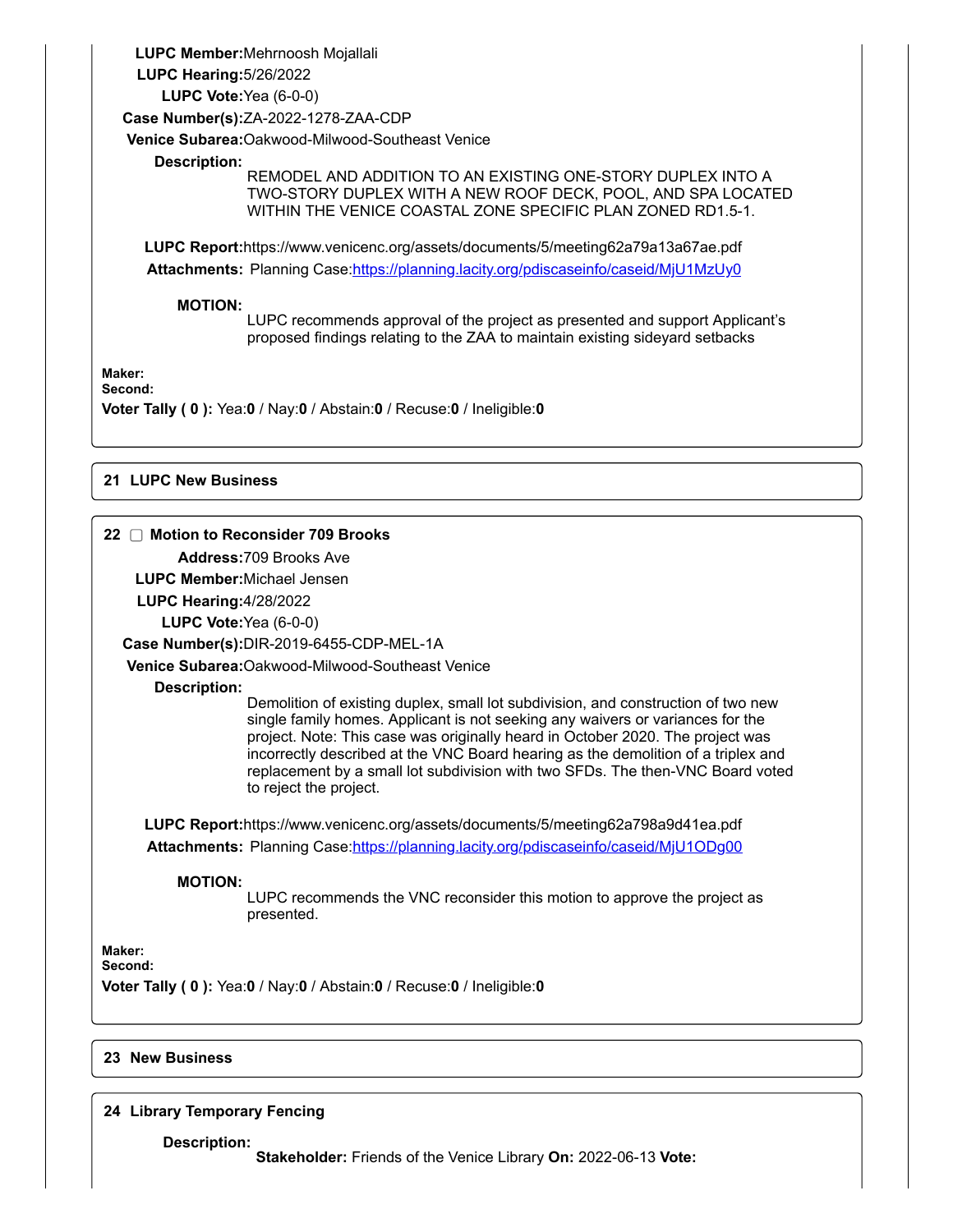The Friends of the Venice Library are asking for the VNC to support our effort to have **TEMPORARY** fencing installed around the Venice Branch Library so that tents cannot be located immediately adjacent to the library building.

Our motion does not call for permanent fencing. The library is dead in the water right now with no programs or activities offered in-person because of the security risk. This fencing would help our community feel safe in order to use the library again.

The recent palm tree fire next to the library has put this community on notice that this is a dangerous situation and the next fire could result in damaging our library.

#### **MOTION:**

Board approves sending a letter to Councilman Bonin and Library Commission requesting enforcement of no camping and/or tents on Library property and if required a temporary fence should be installed. The letter will state the community does not support a permanent fence.

**Maker:**

**Second:**

**Voter Tally ( 0 ):** Yea:**0** / Nay:**0** / Abstain:**0** / Recuse:**0** / Ineligible:**0**

### **25 Board of Officer Comments, Items not on the Agenda**

#### **26 Adjournment**

**BOARD MEETINGS:** The Venice Neighborhood Council holds its regular meetings on the third Tuesday of the month and may also call any additional required special meetings in accordance with its Bylaws and the Brown Act. All are welcome to attend.

**TRANSLATION Services:** Si requiere servicios de traducción, favor de notificar a la oficina 3 días de trabajo (72 horas) antes del evento. Si necesita asistencia con esta notificación, por favor llame a nuestra oficina 213.473.5391.

**PUBLIC ACCESS OF RECORDS:** In compliance with Government Code section 54957.5 the agenda and nonexempt writings that are distributed to a majority or all of the board members in advance of regular and special meetings may be viewed at Beyond Baroque (681 Venice Blvd), the Venice Library (501 S. Venice Blvd), and the VNC website (http://www.venicenc.org), or at the scheduled meeting. For a copy of any record related to an item on the agenda, please contact communications@venicenc.org. You can also receive our agendas via email by subscribing to L.A. City's Early Notification System at: www.lacity.org/your-government/governmentinformation/subscribe-meetings-agendas-and-documents/neighborhood

**PUBLIC INPUT AT NEIGHBORHOOD COUNCIL MEETINGS:** The public is requested to fill out a "Speaker Card" to address the Neighborhood Committee on any agenda item before the Neighborhood Committee takes action on an item. Comments from the public on agenda items will be heard only when the respective item is being considered. Comments from the public on other matters not appearing on the agenda that are within the Neighborhood Committee jurisdiction will be heard during the General Public Comment period. Please note that under the Brown Act, the Neighborhood Committee is prevented from acting on a matter that you bring to its attention during the General Public Comment period; however, the issue raised by a member of the public may become the subject of a future Neighborhood Committee meeting. Public comment is limited to 1 minute per speaker, unless adjusted by the presiding officer.

**POSTING:** In compliance with Government Code section 54957.5, non-exempt writings that are distributed to a majority or all of the board members in advance of a meeting may be viewed at Beyond Baroque, 681 Venice Blvd; and at our website by clicking on the following link: www.venicenc.org, or at the scheduled meeting. You can also receive our agendas via email by subscribing to L.A. City's Early Notification System at www.lacity.org/your-government/government-information/subscribe-meetings-agendas-anddocuments/neighborhood